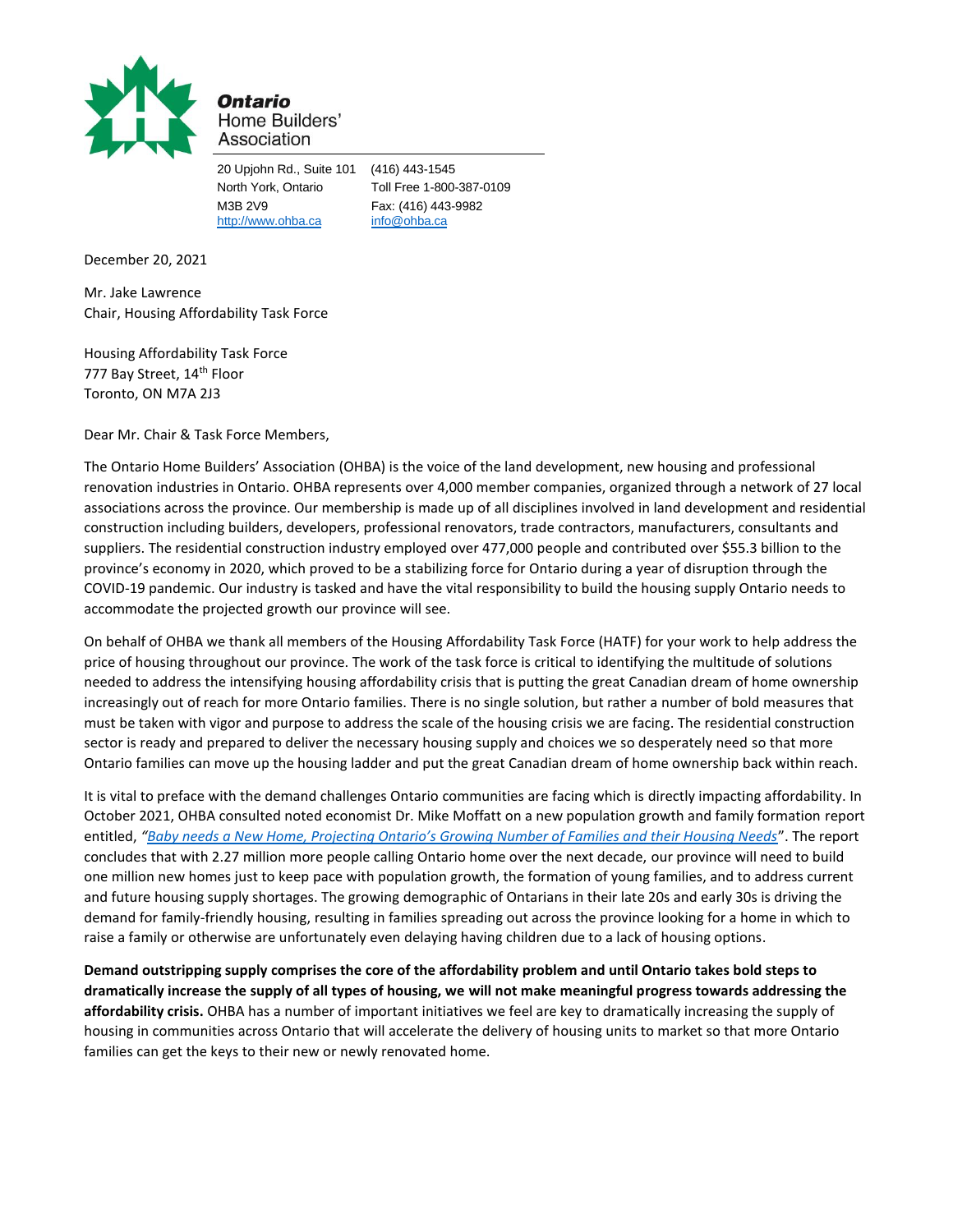

20 Upjohn Rd., Suite 101 (416) 443-1545 North York, Ontario Toll Free 1-800-387-0109 M3B 2V9 Fax: (416) 443-9982 [http://www.ohba.ca](http://www.ohba.ca/) [info@ohba.ca](mailto:info@ohba.ca)

#### **Pay-on-Demand Surety Bonds**

When approving a development proposal, such as a subdivision or site plan, municipalities seek assurance that the necessary site improvements will be made in a timely manner as required by the developer including the installation of common services specified by the developer's consulting engineers as reviewed and approved by the municipality's engineers. Development agreements typically contain details on the satisfactory completion of services installed and the required guarantee and maintenance period as they will eventually be owned by the municipality. These agreements also contain financial security provisions to ensure that the developer's obligations are completed on time and function properly according to municipal standards and the requirements.

Throughout the 1950's, 60's and 70's it was common practice that Ontario municipalities accepted surety bonds as financial security for these agreements. Unfortunately, since the 1980's municipalities have moved away from accepting surety bonds as a form of financial security and today almost exclusively require Letters of Credit (LOC) from a Schedule "A" Bank. As a result, builders and developers require the necessary credit capacity and/or need to collateralize each LOC with a cash deposit, therefore, inhibiting their ability to invest and build more homes. In aggregate, across Ontario, there are billions of dollars of credit capacity and/or cash deposits that are sitting idle and not being deployed to create housing supply and choice, employment opportunities, and stimulate the economy. Furthermore, builders and developers who have multiple sites may need to postpone advancing new projects due to the financial restrictions imposed by LOC's. Ultimately this has a constraining impact on housing supply and cost.

There is a solution, the use of modern Pay-on-Demand Surety Bonds (PODSB). A PODSB can be designed to provide the identical security and features of a LOC while not negatively impacting builder and developer credit capacity to bring additional projects and housing supply forward. Accordingly, OHBA proposes that the HATF consider measures that could be implemented requiring municipalities to accept PODSB's as an acceptable alternative to a LOC for development and site plan agreements.

While OHBA has advocated the use of PODSB's and with 444 municipalities in Ontario, progress has been slow, however, the City of Hamilton, City of Pickering, Town of Innisfil, and the Town of Whitchurch-Stouffville have adopted the use of Bonds. In addition, several western urban centres including the Cities of Calgary and Edmonton accept PODSB's.

In considering this important initiative it is important to note that the use of PODSB's will have a positive beneficial impact on creating additional housing supply by unlocking billions of dollars of additional capital investment, however, it will not create additional public sector financial exposure, risk and or expenditures. Essentially, it is a policy option which has no cost impact on the treasury or consumers and would dramatically accelerate housing supply and delivery, further helping to meet demand challenges and improve housing affordability.

#### **Home Renovation Tax Credit**

The Seniors' Home Safety Tax Credit from the Fall 2020 budget (and continued as part of the 2021 Fall Economic Statement) was welcomed by **#homebelievers** who are investing in their current homes. This incentive will help more Ontario seniors age in place and in comfort in the home that they love. OHBA proposes that the HATC endorse expanding the Seniors' Home Safety Tax Credit program into a fulsome Home Renovation Tax Credit (HRTC) modeled after the previous federal program and the one currently in place in Saskatchewan. This measure will increase housing affordability by enabling the construction of secondary suites, helping homeowners generate additional income to pay towards the costs of the home while also bringing a rental unit to market. An HRTC provides significant benefit of improving the supply of rental housing stock in existing communities, by enabling young families to enter the housing continuum sooner.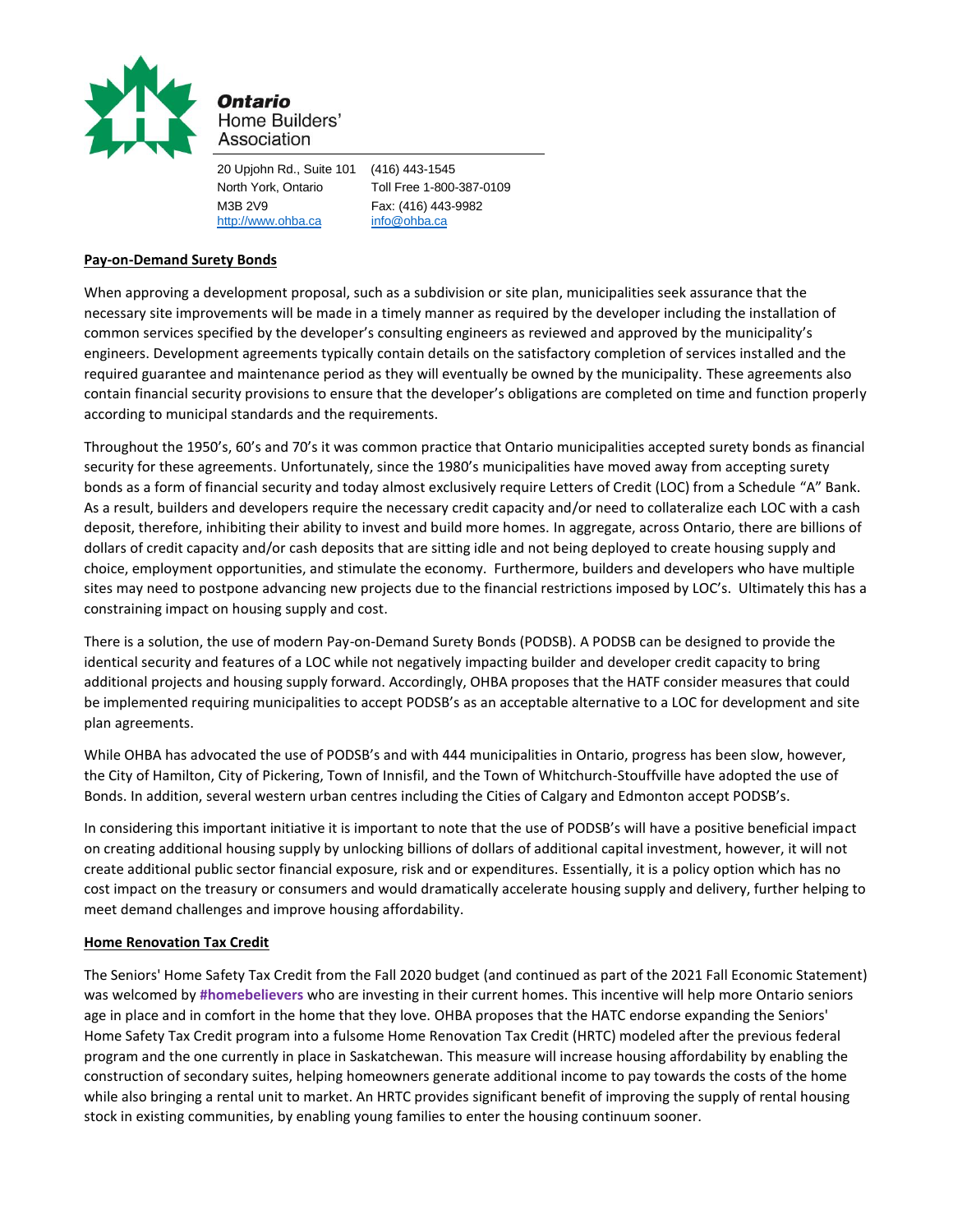

20 Upjohn Rd., Suite 101 (416) 443-1545 North York, Ontario Toll Free 1-800-387-0109 M3B 2V9 Fax: (416) 443-9982 [http://www.ohba.ca](http://www.ohba.ca/) [info@ohba.ca](mailto:info@ohba.ca)

An essential element of moving Ontario into the post pandemic economic recovery stage is to support renovation investment through a consumer-focused rebate. Immediately following the 2008/09 financial crisis, the HRTC was a key component of Prime Minister Stephen Harper's federal Economic Action Plan. The HRTC proved to be very successful with over 3 million Canadians participating in the one-year HRTC. In fact, a Canada Revenue Agency (CRA) press release in 2011, stated that the federal government's one-year HRTC: "pumped an additional \$4.3 billion in renovation investment into the economy, at a time when the recession would have reduced investment in the sector"<sup>1</sup>. The CRA economic summary clearly shows that **#homebelievers** needing transformative home renovations are welcoming action by government to reduce the tax burden and the cost of these improvements.

Fundamentally, we know that the HRTC will be a key component of increasing housing affordability as it would,

- Add gentle density in existing neighbourhoods through incentivizing the addition of in-law suites, basement apartments and rental units;
- Improve older homes' energy efficiency & reduce hydro bills and well as demand on municipal infrastructure such as water and sewage;
- Repair the aging housing stock across Ontario;
- Help address climate change by improving energy efficiency & reducing GHG emissions from Ontario's existing housing stock;
- Post-pandemic, provides for the shift towards a working-from-home business culture;
- Enabled homes to be renovated as multi-generational dwellings for families to look after their loved ones who require more advanced levels of care. This will reduce the burden and costs on our health care system and more importantly the stress on providing long term care facilities which has come to light during this COVID-19 health crisis;
- Ensure renovations have appropriate permits, inspections and are built to the standard of the Ontario Building Code.

# **Properly Resourcing and Staffing the Ontario Land Tribunal**

In many cases, development applications end up being appealed to the Ontario Land Tribunal (OLT) where the proponent and indirectly new home buyers, are seeking clarity and certainty on whether a development application moves ahead. However, one of the enduring challenges of the OLT hearing process are the extremely long timelines it takes to schedule and conduct hearings as well as the broad criteria in order to be considered a party before the tribunal.

OHBA strongly recommends to the HATF that through the Attorney General, that the OLT be properly resourced and staffed to efficiently and effectively adjudicate matters before it. Adequate staffing and resourcing will provide shorter timelines for decisions and therefore deliver more housing to the market faster.

Additionally, changes to improve early case management and streamlining the requirements to be a party before the OLT will help ensure cases are heard faster and relevant parties have proper representation.

<sup>&</sup>lt;sup>1</sup> Government of Canada News Release, "Harper Government's Home Renovation Tax Credit a Success: Saved Average Family over \$700; Pumped Billions into the Economy", 2011.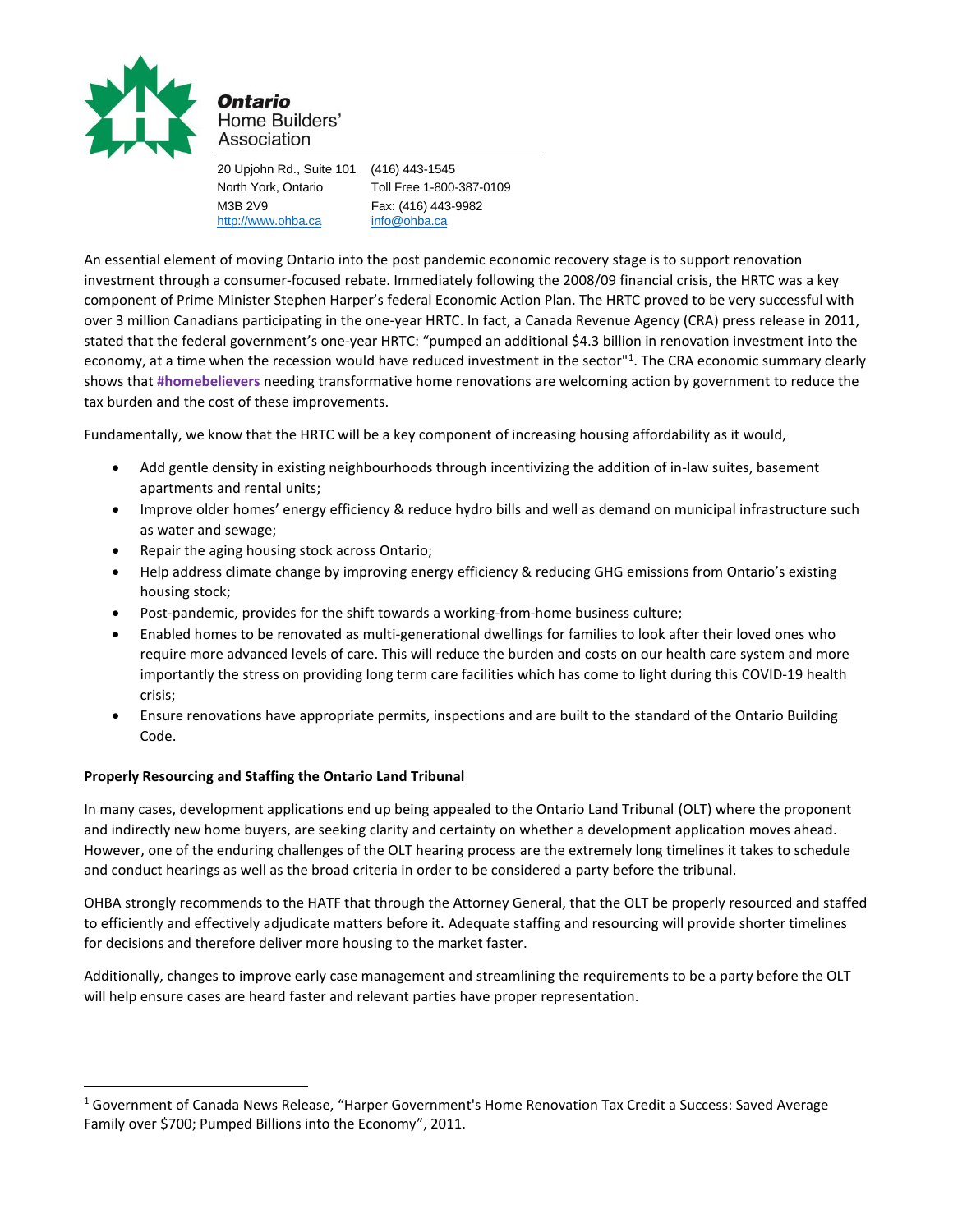

20 Upjohn Rd., Suite 101 (416) 443-1545 North York, Ontario Toll Free 1-800-387-0109 M3B 2V9 Fax: (416) 443-9982 [http://www.ohba.ca](http://www.ohba.ca/) [info@ohba.ca](mailto:info@ohba.ca)

# **Enabling a Private Utility Model for Municipal Infrastructure**

Many, if not most, municipalities have aging and or insufficient servicing capacity to accommodate projected growth. OHBA therefore strongly recommends the province enable a private utility model, that has been successfully implemented in other jurisdictions, for municipal infrastructure works.

Upgrading capacity takes a very long time and is a significant and overwhelming burden on municipal finances. In many cases the costs of improvements exceeds the borrowing capacity of the municipality requiring the development industry to "front end" these costs. This is problematic since many builders and developers do not have the financial capacity to fund these costs, therefore, projects are delayed. This environment favours large institutional developers over smaller familybased businesses who are essentially unable to participate in the industry due to these front ended costs. The result, more corporate consolidation and less diversity of supply & choice for home buyers.

Municipalities are not able to provide infrastructure as cost effective as companies who are in the sole business of designing, building, financing, operating, maintaining and replacing these infrastructure works. These municipal inefficiencies manifest themselves in the form of exorbitant and ever rapidly increasing development charges.

A 2018 CD Howe brief notes that cities would be better to charge for water and wastewater services based on actual use as is common in electricity and natural gas, instead of through up-front fees. OHBA notes that the current model places the cost of infrastructure designed to last upwards of 75-years, into the embedded cost of the amortization of 25-year mortgages of new home buyers.<sup>2</sup>

OHBA recommends the implementation of a utility model to provide infrastructure which would be much more cost effective, could be undertaken quickly, relieve a huge municipal cost and staffing burden, and most important, have a significant and positive outcome in supporting and accelerating the provision of housing supply while reducing costs and delivery timeframes.

## **Ending Exclusionary Zoning Practices and Parking Minimums**

A final set of measures OHBA strongly endorses is bold action to end exclusionary municipal zoning practices that prohibit the rapid building of new housing stock.

Right now, exclusionary zoning policies make it virtually impossible to build the "missing middle" types of housing that we need across Ontario to help house the 2.27 million more people who will call Ontario home in 10 years. Walk up apartments, duplexes, triplexes, and quadplexes are a key but entirely absent piece of the puzzle to solving the affordability crisis. Put simply, single family zoning limits the ability to create gentle density with a greater diversity of housing options in neighbourhoods.

A key example of exclusionary zoning requirements can be found in minimum parking requirements. Most municipalities require developers to provide a minimum number of parking spaces per residential unit built – a significant cost that gets passed onto homebuyers (or renters). Providing parking spaces isn't cheap, especially for mid-rise and high-rise developments. In denser areas, creating an above ground parking structure costs about \$30,000 per space, whereas underground parking costs even more, at up to \$75,000 per space (depending on soil conditions and the water table).

<sup>&</sup>lt;sup>2</sup> C.D. HOWE Institute, "Hosing Homebuyers: Why Cities Should Not Pay For Water and Wastewater Infrastructure with Development Charges," Benjamin Dachis, 2018.